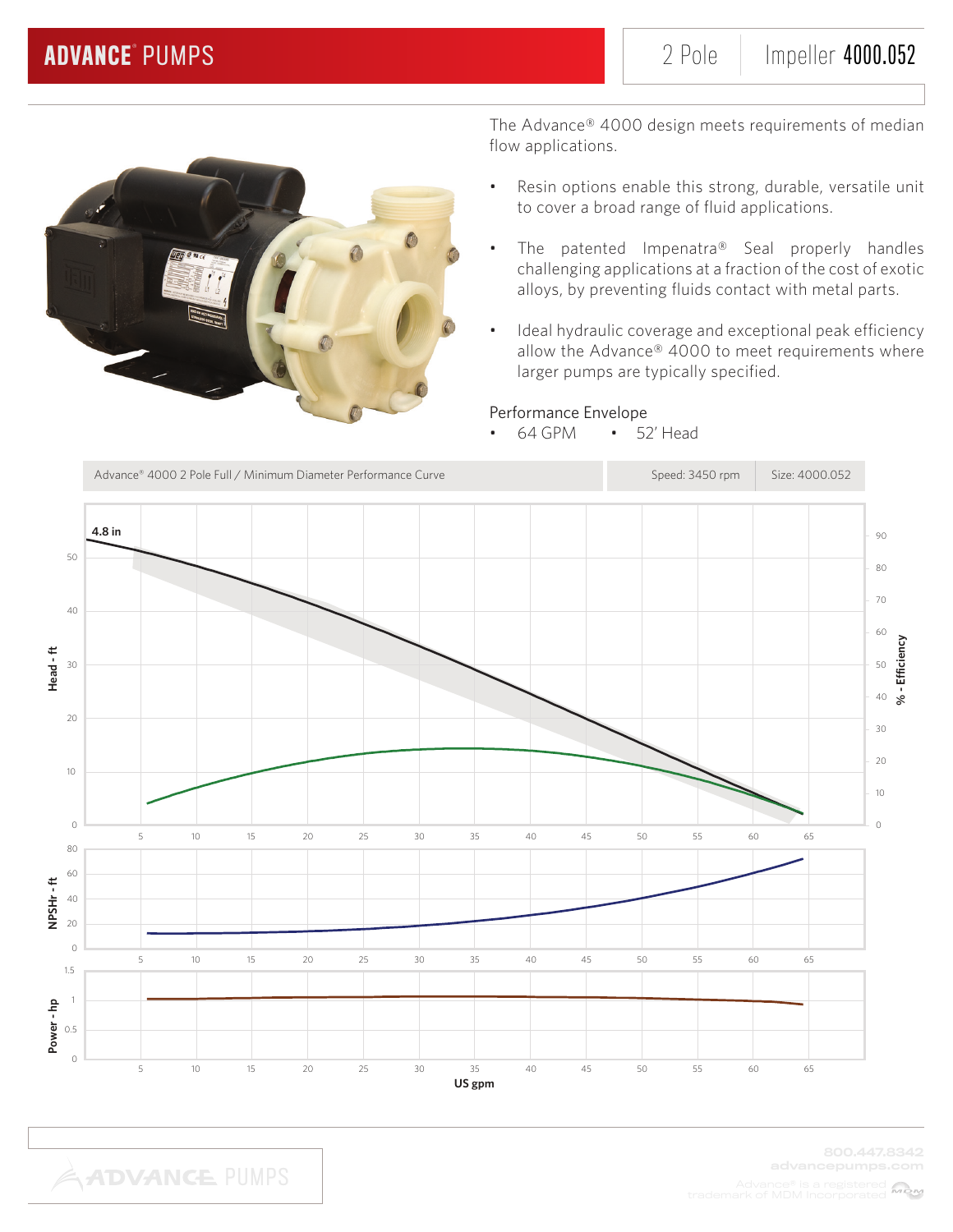# 2 Pole Data Sheet 4000.052

## Pump:

Size: 52 Type: Advance 4000<br>
Synch speed: 3600 rpm<br>
Dia: 4.8 in Synch speed: 3600 rpm Curve: Impeller: 4000.052 Specific Speeds: Ns: ---

#### Pump Limits:

Temperature: --- Power: --- Pressure: --- Eye area: ---Sphere size: ---

| ---- Data Point ----                |             |  |  |  |
|-------------------------------------|-------------|--|--|--|
| Flow:                               | 35.6 US gpm |  |  |  |
| Head <sup>.</sup>                   | 28 6 ft     |  |  |  |
| Fff                                 | 24%         |  |  |  |
| Power:                              | 1.07 hp     |  |  |  |
| NPSHr:                              | 22.9 ft     |  |  |  |
| ---- Design Curve ----              |             |  |  |  |
| Shutoff head:                       | 534ft       |  |  |  |
| Shutoff dP:                         | 23.1 psi    |  |  |  |
| Min flow:                           |             |  |  |  |
| BEP: 24% @ 35.6 US gpm              |             |  |  |  |
| NOL power:<br>1.07 hp @ 30.5 US gpm |             |  |  |  |

Nss: --- Dimensions: Suction: ---

Discharge: ---

# S earch Criteria:

Flow: --- Head: ---

# F luid:

NPSHa: ---

Water Temperature: 60 °F<br>SG: 1 Vapor pressure: 0.2 SG: 1 Vapor pressure: 0.2563 psi a<br>Viscosity: 1.105 cP Atm pressure: 14.7 psi a Atm pressure: 14.7 psi a

> Size: 1.5 hp Speed: 3600

## Motor:

Standard: NEMA Enclosure: TEFC

Frame: 56J Sizing criteria: Max Power on Design Curve



### Performance E valuation:

| <b>Flow</b><br>US gpm | Speed<br>rpm | Head<br>ft | <b>Efficiency</b><br>% | Power<br>hp | <b>NPSHr</b><br>ft |
|-----------------------|--------------|------------|------------------------|-------------|--------------------|
| 61.9                  | 3450         | 4.43       | 7.1                    | 0.976       | 65.6               |
| 51.6                  | 3450         | 13.8       | 17.3                   | 1.03        | 43.7               |
| 41.3                  | 3450         | 23.4       | 22.9                   | 1.06        | 28.7               |
| 31                    | 3450         | 32.6       | 23.8                   | 1.07        | 19.4               |
| 20.6                  | 3450         | 41.1       | 20.2                   | 1.06        | 14.4               |
|                       |              |            |                        |             |                    |

**ADVANCE PUMPS**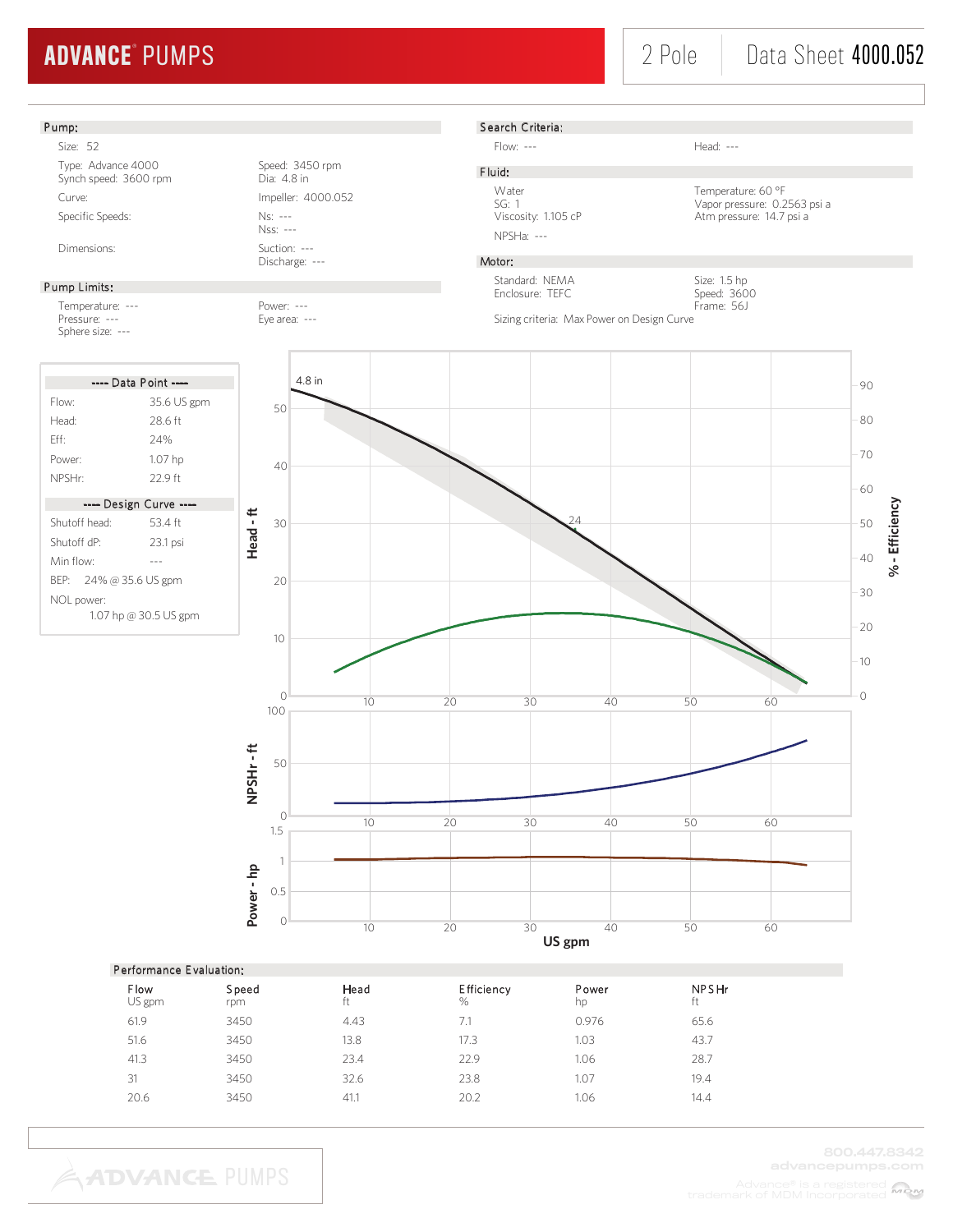

The Advance® 4000 design meets requirements of median flow applications.

- Resin options enable this strong, durable, versatile unit to cover a broad range of fluid applications.
- The patented Impenatra® Seal properly handles challenging applications at a fraction of the cost of exotic alloys, by preventing fluids contact with metal parts.
- Ideal hydraulic coverage and exceptional peak efficiency allow the Advance® 4000 to meet requirements where larger pumps are typically specified.

## Performance Envelope

• 96 GPM • 69' Head • 49% Peak Efficiency

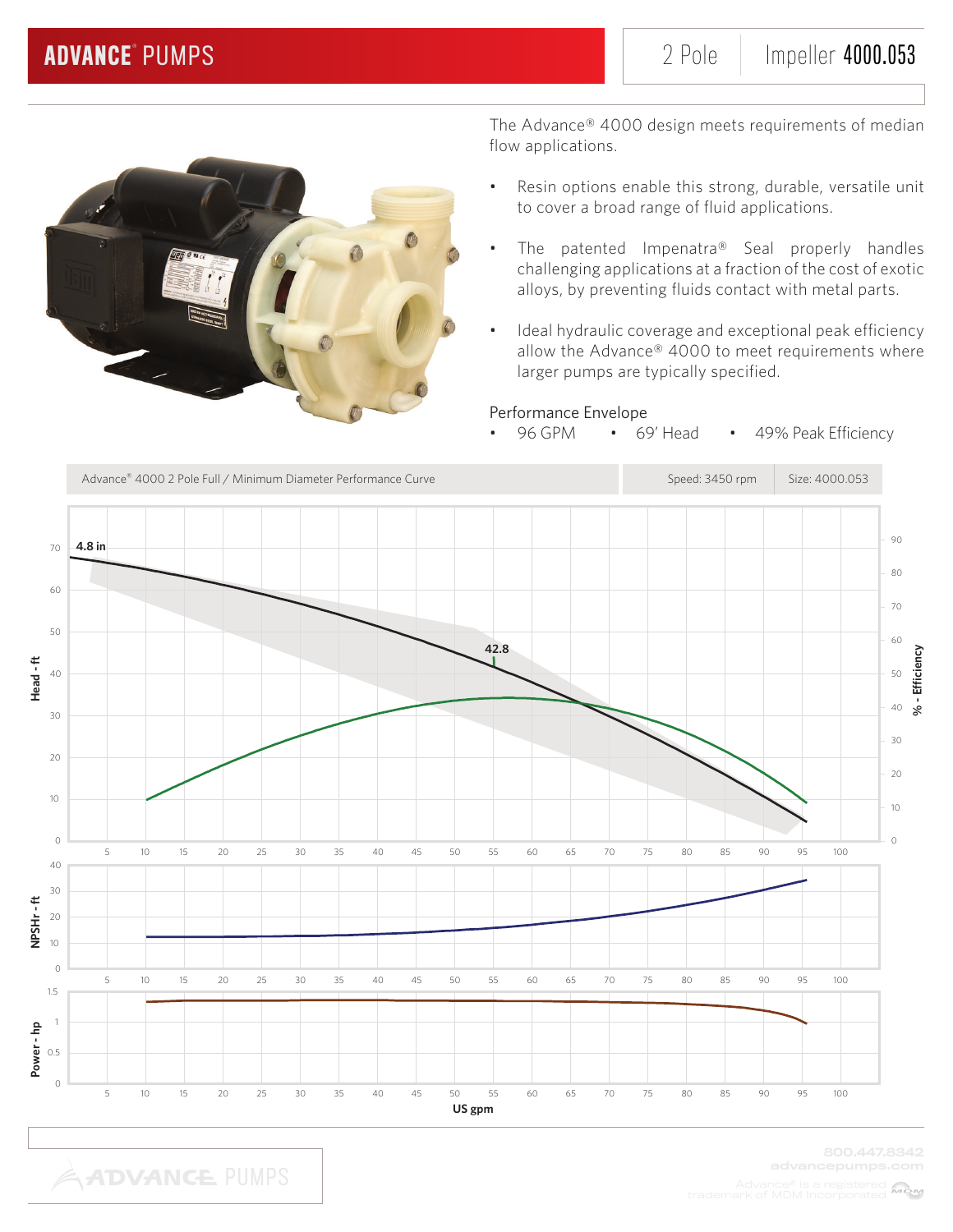Atm pressure: 14.7 psi a

Size: 1.5 hp Speed: 3600 Frame: 56J

#### Pump:

Size: 53 Type: Advance 4000<br>
Synch speed: 3600 rpm<br>
Dia: 4.8 in Synch speed: 3600 rpm Curve: Impeller: 4000.053 Specific Speeds: Ns: ---

#### Pump Limits:

Temperature: ---<br>Pressure: --- Pressure: --- Pressure: ---Sphere size: ---

| ---- Data Point ----                |                        |  |  |  |
|-------------------------------------|------------------------|--|--|--|
| Flow:                               | 55 US gpm              |  |  |  |
| Head <sup>.</sup>                   | 41 6 ft                |  |  |  |
| Fff                                 | 428%                   |  |  |  |
| Power:                              | 1.35 hp                |  |  |  |
| NPSHr:                              | 159ft                  |  |  |  |
|                                     | ---- Design Curve ---- |  |  |  |
| Shutoff head:                       | 679ft                  |  |  |  |
| Shutoff dP <sup>.</sup>             | 29.4 psi               |  |  |  |
| Min flow <sup>.</sup>               |                        |  |  |  |
| BEP: 42.8% @ 55 US gpm              |                        |  |  |  |
| NOL power:<br>1.36 hp @ 35.7 US gpm |                        |  |  |  |

Nss: --- Dimensions: Suction: ---

Discharge: ---

Eye area: ---



S earch Criteria:

NPSHa: ---

Standard: NEMA Enclosure: TEFC

F luid:

Motor:

Flow: --- Head: ---

Water Temperature: 60 °F<br>SG: 1 Vapor pressure: 0.2 SG: 1 Vapor pressure: 0.2563 psi a<br>Viscosity: 1.105 cP Atm pressure: 14.7 psi a

|                | Performance Evaluation: |            |                    |             |                    |  |  |  |
|----------------|-------------------------|------------|--------------------|-------------|--------------------|--|--|--|
| Flow<br>US gpm | Speed<br>rpm            | Head<br>ft | Efficiency<br>$\%$ | Power<br>hp | <b>NPSHr</b><br>ft |  |  |  |
| 91.7           | 3450                    | 8.84       | 17.7               | 1.15        | 31.7               |  |  |  |
| 76.4           | 3450                    | 24         | 34.9               | 1.31        | 23.2               |  |  |  |
| 61.1           | 3450                    | 37.1       | 42.5               | 1.35        | 17.5               |  |  |  |
| 45.8           | 3450                    | 47.8       | 40.7               | 1.36        | 14.3               |  |  |  |
| 30.6           | 3450                    | 56.4       | 32                 | 1.36        | 12.8               |  |  |  |
|                |                         |            |                    |             |                    |  |  |  |

**ADVANCE PUMPS**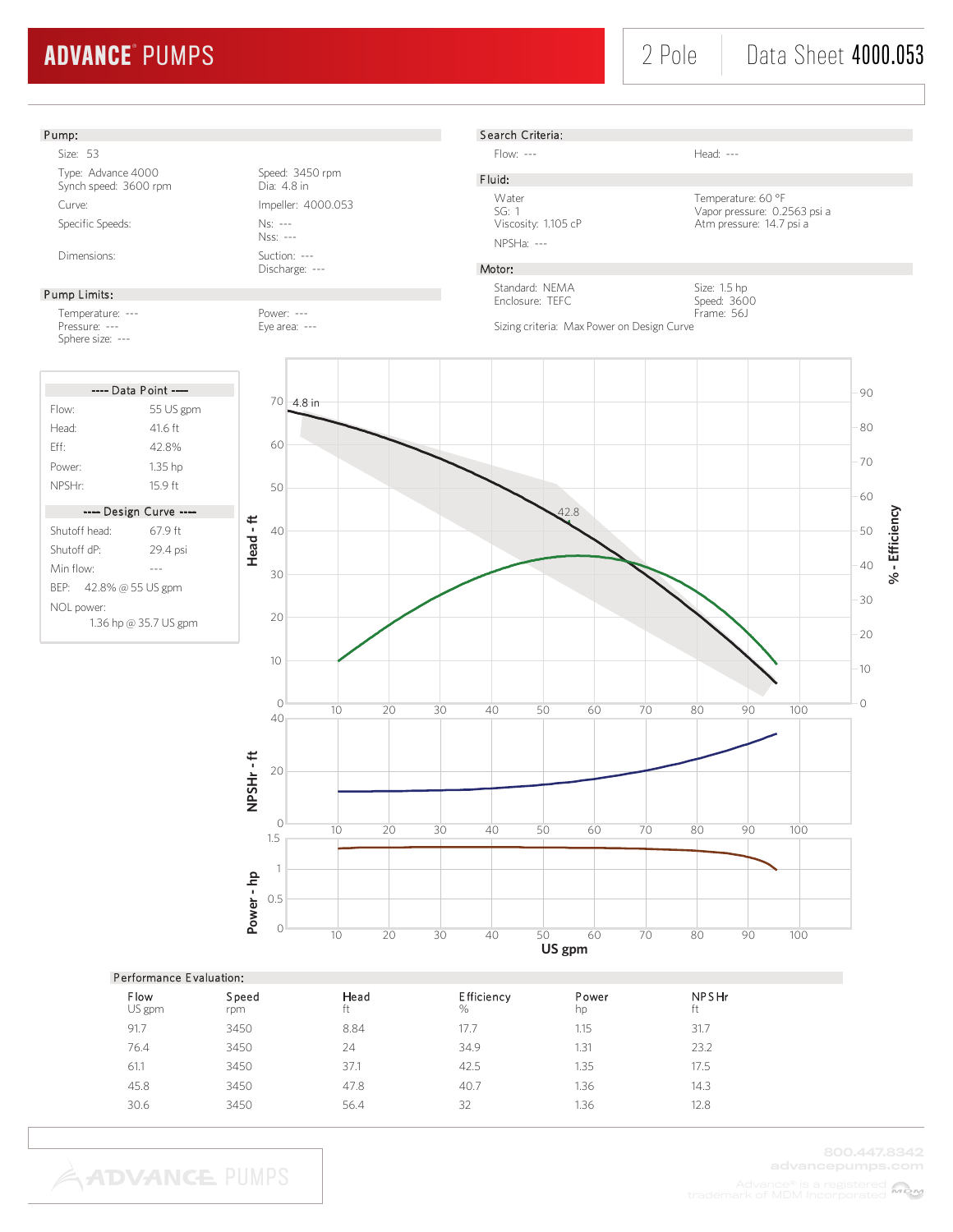

- Resin options enable this strong, durable, versatile unit to cover a broad range of fluid applications.
- The patented Impenatra® Seal properly handles challenging applications at a fraction of the cost of exotic alloys, by preventing fluids contact with metal parts.
- Ideal hydraulic coverage and exceptional peak efficiency allow the Advance® 4000 to meet requirements where larger pumps are typically specified.

## Performance Envelope

108 GPM • 67' Head • 54% Peak Efficiency

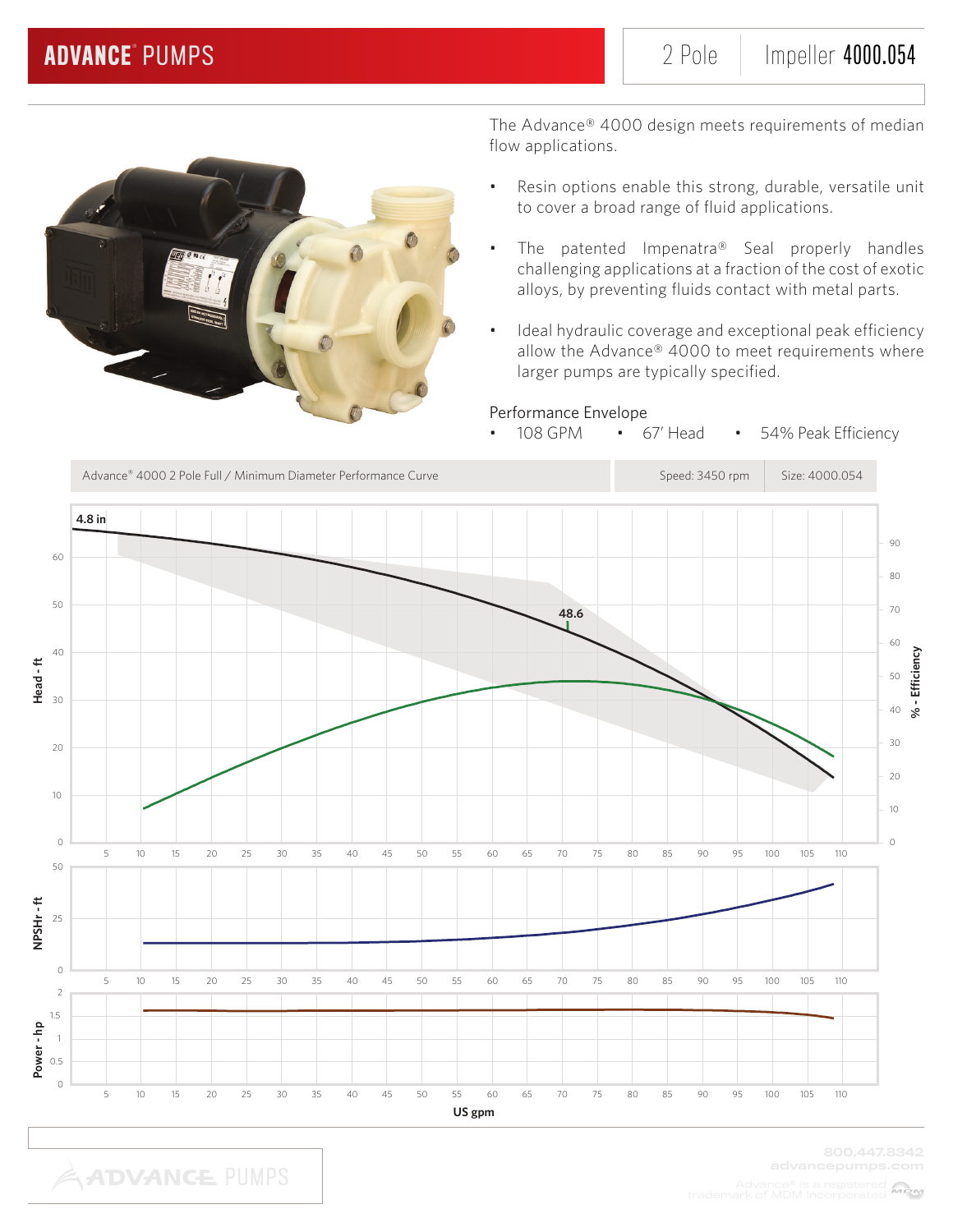

|  | <b>Flow</b><br>US gpm | Speed<br>rpm | Head<br>ft | <b>Efficiency</b><br>% | Power<br>hp | <b>NPSHr</b><br>ft |
|--|-----------------------|--------------|------------|------------------------|-------------|--------------------|
|  | 104                   | 3450         | 18.5       | 31.6                   | 1.54        | 37.5               |
|  | 87                    | 3450         | 33.4       | 44.7                   | 1.63        | 25.7               |
|  | 69.6                  | 3450         | 45.1       | 48.4                   | 1.64        | 18.2               |
|  | 52.2                  | 3450         | 53.6       | 43.4                   | 1.62        | 14.6               |
|  | 34.8                  | 3450         | 59.4       | 32.2                   | 1.62        | 13.4               |
|  |                       |              |            |                        |             |                    |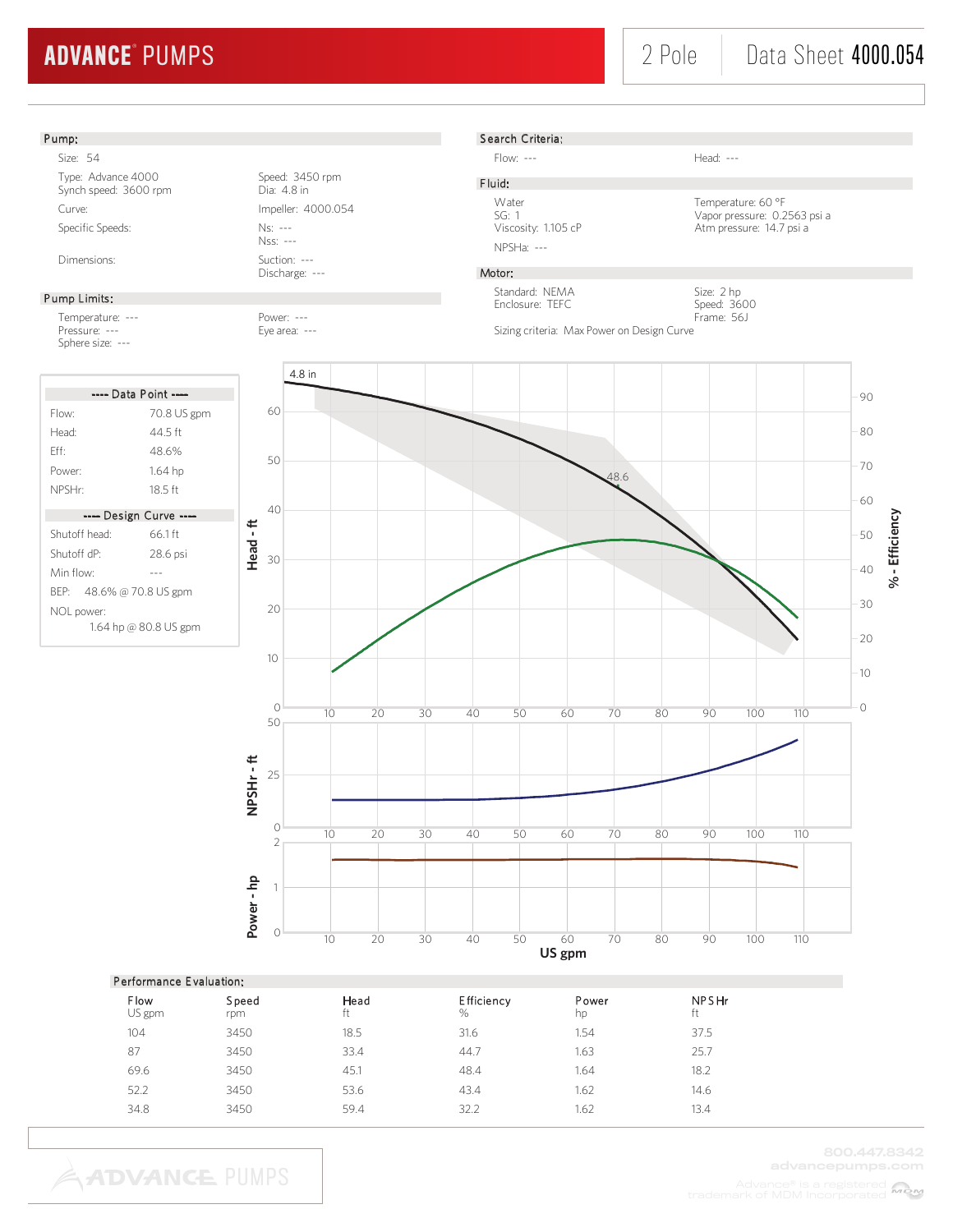

- Resin options enable this strong, durable, versatile unit to cover a broad range of fluid applications.
- The patented Impenatra® Seal properly handles challenging applications at a fraction of the cost of exotic alloys, by preventing fluids contact with metal parts.
- Ideal hydraulic coverage and exceptional peak efficiency allow the Advance® 4000 to meet requirements where larger pumps are typically specified.

## Performance Envelope

• 142 GPM • 77' Head • 60% Peak Efficiency

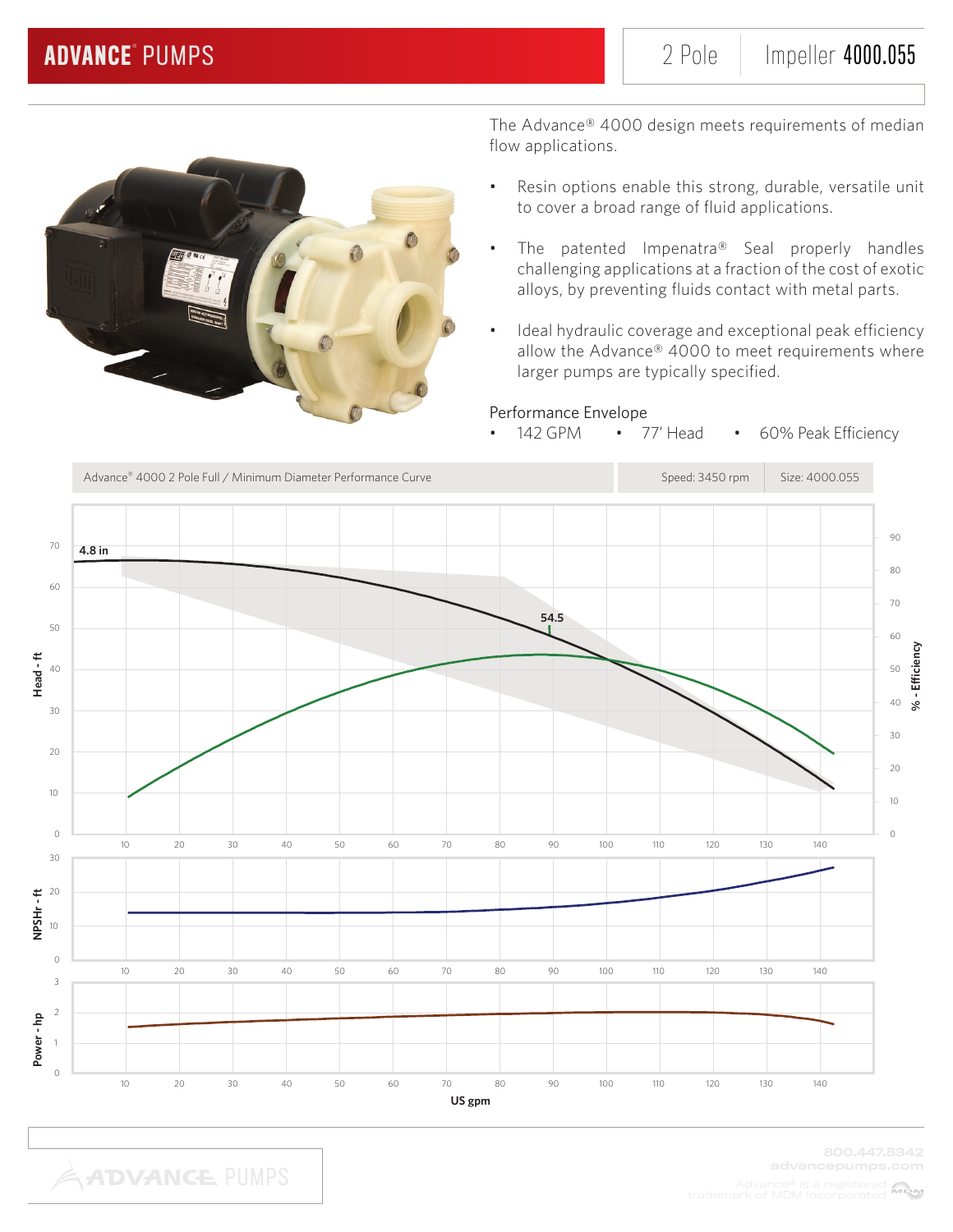# 2 Pole | Data Sheet 4000.055

#### Pump:

Size: 55 Type: Advance 4000<br>
Synch speed: 3600 rpm<br>
Dia: 4.8 in Synch speed: 3600 rpm Curve: Curve: Impeller: 4000.055 Specific Speeds: Ns: ---

#### Pump Limits:

Temperature: --- Power: --- Pressure: --- Eye area: ---Sphere size: ---

|                                    | ---- Data Point ----   |  |  |
|------------------------------------|------------------------|--|--|
| Flow:                              | 89.3 US gpm            |  |  |
| Head <sup>.</sup>                  | 48 3 ft                |  |  |
| Fff                                | 54.5%                  |  |  |
| Power:                             | 2 hp                   |  |  |
| NPSHr:                             | 15.6 ft                |  |  |
|                                    | ---- Design Curve ---- |  |  |
| Shutoff head:                      | 661ft                  |  |  |
| Shutoff dP <sup>.</sup>            | 28.6 psi               |  |  |
| Min flow <sup>.</sup>              |                        |  |  |
| BEP: 54.5% @ 89.3 US gpm           |                        |  |  |
| NOL power:<br>2.03 hp @ 110 US gpm |                        |  |  |

Nss: --- Dimensions: Suction: ---

Discharge: ---



Flow: --- Head: ---

F luid:

Water Temperature: 60 °F<br>SG: 1 Vapor pressure: 0.2 SG: 1 Vapor pressure: 0.2563 psi a Viscosity: 1.105 cP Atm pressure: 14.7 psi a

## Motor:

NPSHa: ---

Standard: NEMA Enclosure: TEFC



Sizing criteria: Max Power on Design Curve



|                | Performance Evaluation: |            |                           |             |                    |  |  |  |
|----------------|-------------------------|------------|---------------------------|-------------|--------------------|--|--|--|
| Flow<br>US gpm | Speed<br>rpm            | Head<br>ft | <b>Efficiency</b><br>$\%$ | Power<br>hp | <b>NPSHr</b><br>ft |  |  |  |
| 137            | 3450                    | 15.9       | 30.3                      | 1.81        | 25.4               |  |  |  |
| 114            | 3450                    | 33.6       | 47.6                      | 2.02        | 19.3               |  |  |  |
| 91.2           | 3450                    | 47.2       | 54.2                      |             | 15.8               |  |  |  |
| 68.4           | 3450                    | 57         | 51.3                      | 1.92        | 14.3               |  |  |  |
| 45.6           | 3450                    | 63.2       | 40.4                      | 1.8         | 14                 |  |  |  |
|                |                         |            |                           |             |                    |  |  |  |

**ADVANCE PUMPS**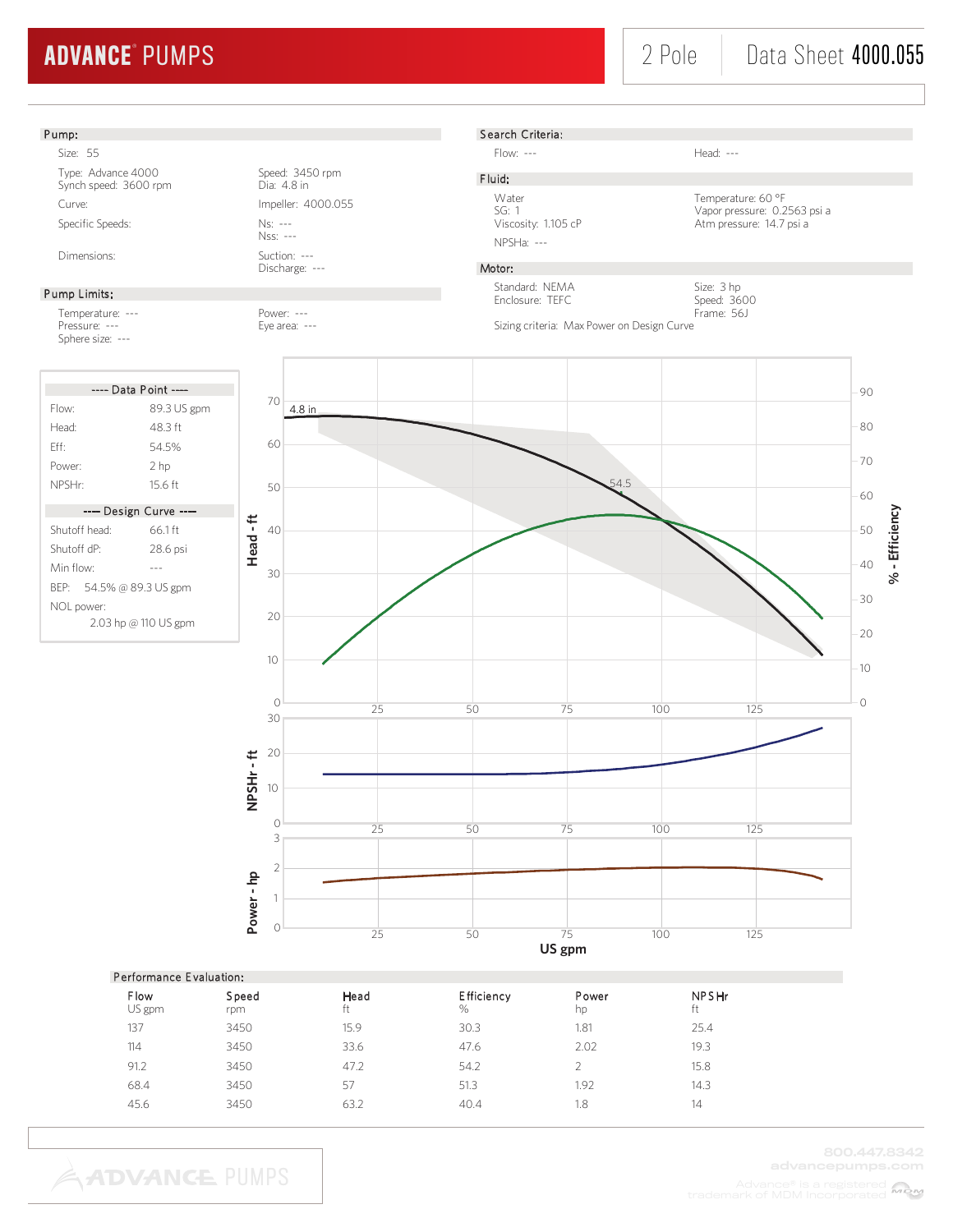

The Advance® 4000 design meets requirements of median flow applications.

- Resin options enable this strong, durable, versatile unit to cover a broad range of fluid applications.
- The patented Impenatra® Seal properly handles challenging applications at a fraction of the cost of exotic alloys, by preventing fluids contact with metal parts.
- Ideal hydraulic coverage and exceptional peak efficiency allow the Advance® 4000 to meet requirements where larger pumps are typically specified.

## Performance Envelope

• 162 GPM • 80' Head • 74% Peak Efficiency

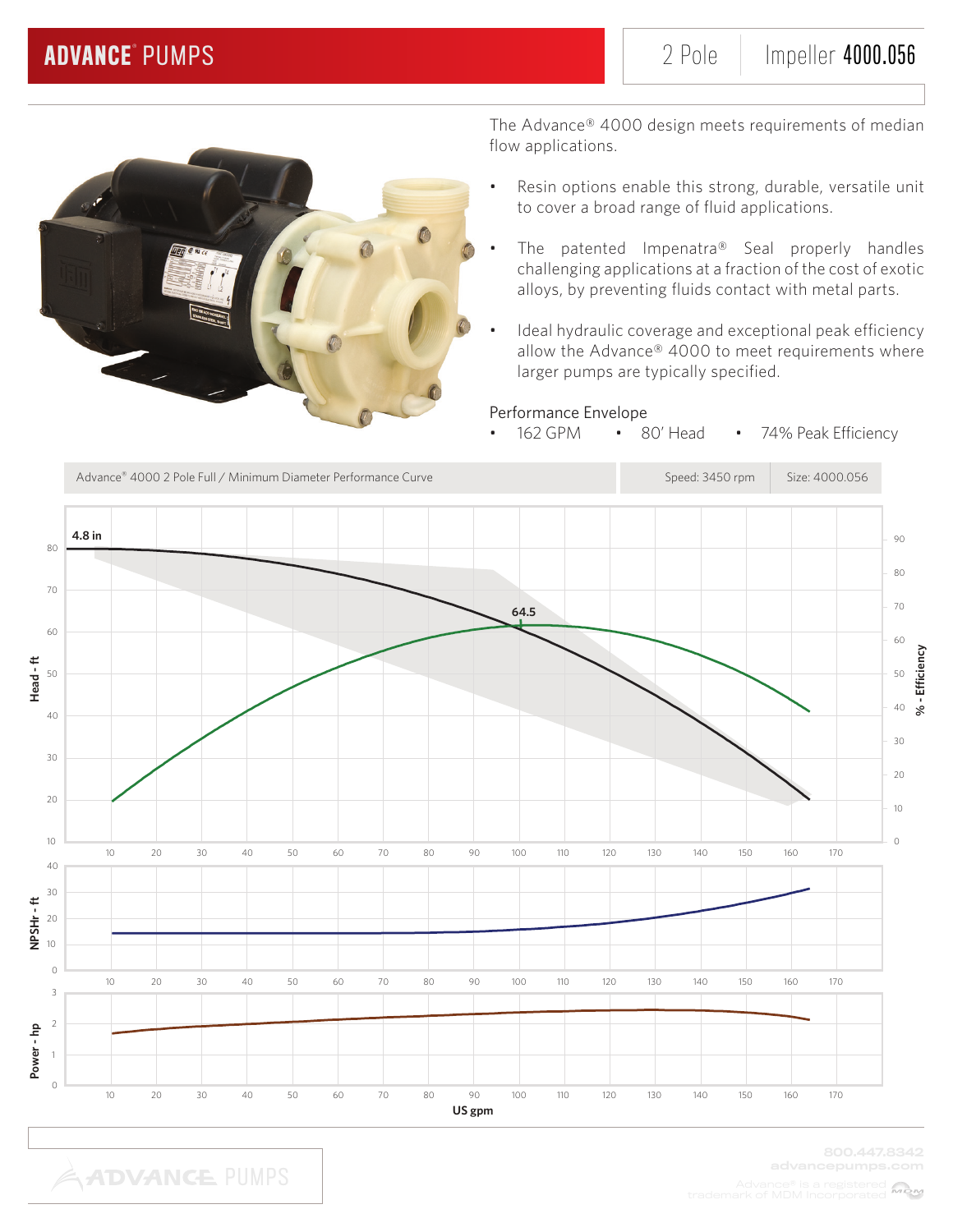#### Pump: S earch Criteria: Size: 56 Flow: --- Head: ---Type: Advance 4000<br>
Synch speed: 3600 rpm<br>
Dia: 4.8 in F luid: Synch speed: 3600 rpm Water Temperature: 60 °F<br>SG: 1 Vapor pressure: 0.2 Curve: Curve: Impeller: 4000.056 SG: 1 Vapor pressure: 0.2563 psi a<br>Viscosity: 1.105 cP Atm pressure: 14.7 psi a Specific Speeds: Ns: ---Atm pressure: 14.7 psi a Nss: --- NPSHa: --- Dimensions: Suction: ---Discharge: --- Motor: Standard: NEMA Size: 3 hp Pump Limits: Enclosure: TEFC Speed: 3600 Temperature: --- Power: --- Frame: 56J Sizing criteria: Max Power on Design Curve Pressure: --- Eye area: ---Sphere size: --- ---- Data Point ----4.8 in 90 80 Flow: 100 US gpm 80 Head: 60.6 ft 70 Eff: 64.5% 70 Power: 2.38 hp 64.5 NPSHr: 15.8 ft 60 60 ---- Design Curve ---- **% - Efficiency Head - ft** 50 Shutoff head: 79.8 ft 50 Shutoff dP: 34.6 psi 40 Min flow: --- 40 BEP: 64.5% @ 100 US gpm 30 NOL power: 30 2.46 hp @ 130 US gpm 20 20 10  $\overline{O}$  $\frac{10}{25}$  100 125 150 25 50 75 40 NPSHr-ft **NPSHr - ft** 20 <sup>50</sup> <sup>75</sup> <sup>100</sup> <sup>125</sup> <sup>150</sup> <sup>0</sup> <sup>25</sup> 3 2 **Power - hp** 1  $\frac{1}{25}$   $\frac{1}{50}$   $\frac{1}{75}$   $\frac{1}{100}$   $\frac{1}{125}$   $\frac{1}{150}$ **US gpm**

### Performance E valuation:

| <b>Flow</b><br>US gpm | Speed<br>rpm | Head<br>ft | Efficiency<br>% | Power<br>hp | <b>NPSHr</b><br>ft |
|-----------------------|--------------|------------|-----------------|-------------|--------------------|
| 157                   | 3450         | 25.8       | 44.6            | 2.29        | 28.6               |
| 131                   | 3450         | 44.3       | 59.6            | 2.46        | 20.6               |
| 105                   | 3450         | 58.4       | 64.4            | 2.4         | 16.3               |
| 78.6                  | 3450         | 68.7       | 60.3            | 2.26        | 14.6               |
| 52.4                  | 3450         | 75.4       | 47.6            | 2.09        | 14.3               |
|                       |              |            |                 |             |                    |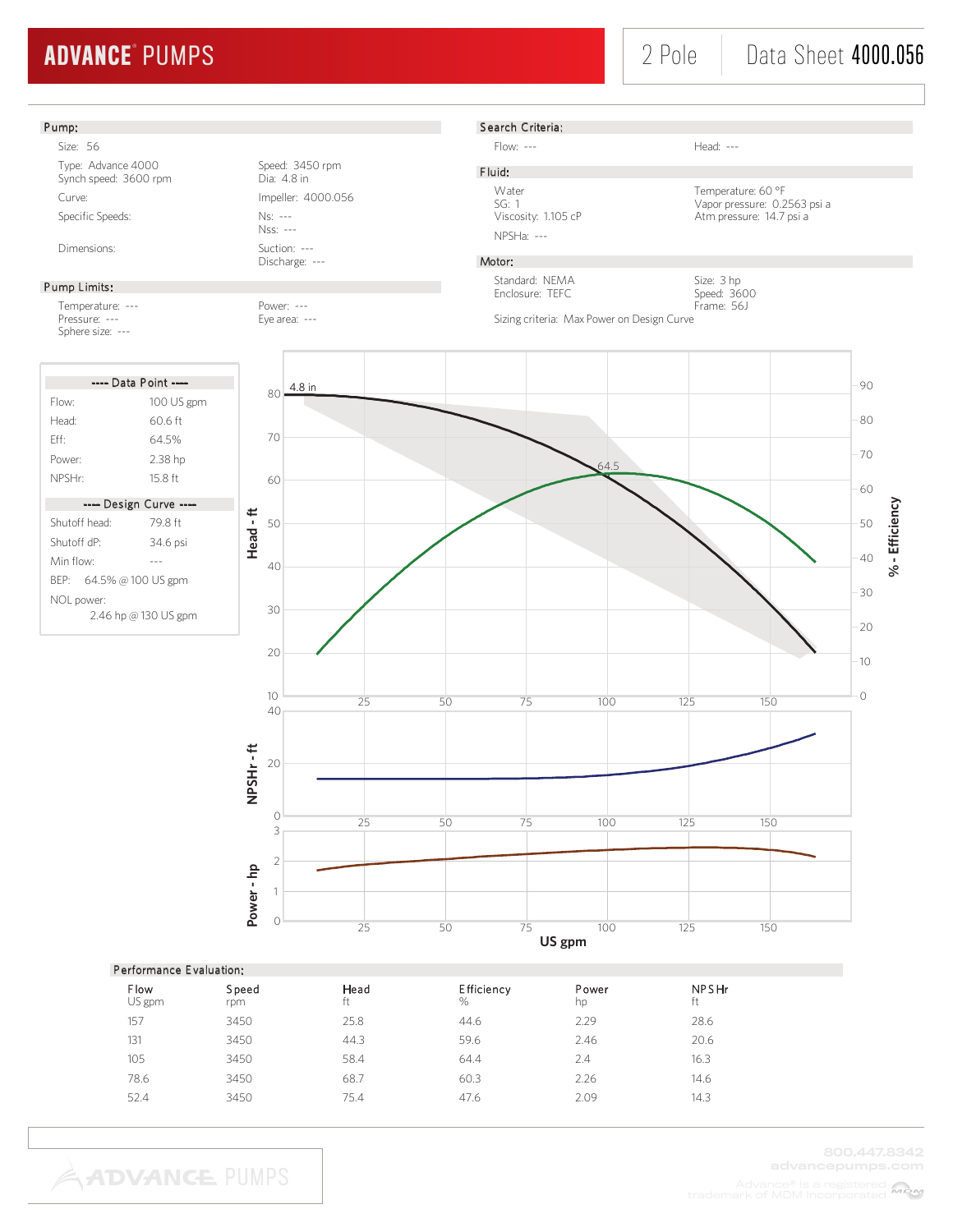

The Advance® 4000 design meets requirements of median flow applications.

- Resin options enable this strong, durable, versatile unit to cover a broad range of fluid applications.
- The patented Impenatra® Seal properly handles challenging applications at a fraction of the cost of exotic alloys, by preventing fluids contact with metal parts.
- Ideal hydraulic coverage and exceptional peak efficiency allow the Advance® 4000 to meet requirements where larger pumps are typically specified.

## Performance Envelope

• 182 GPM • 80' Head • 78% Peak Efficiency

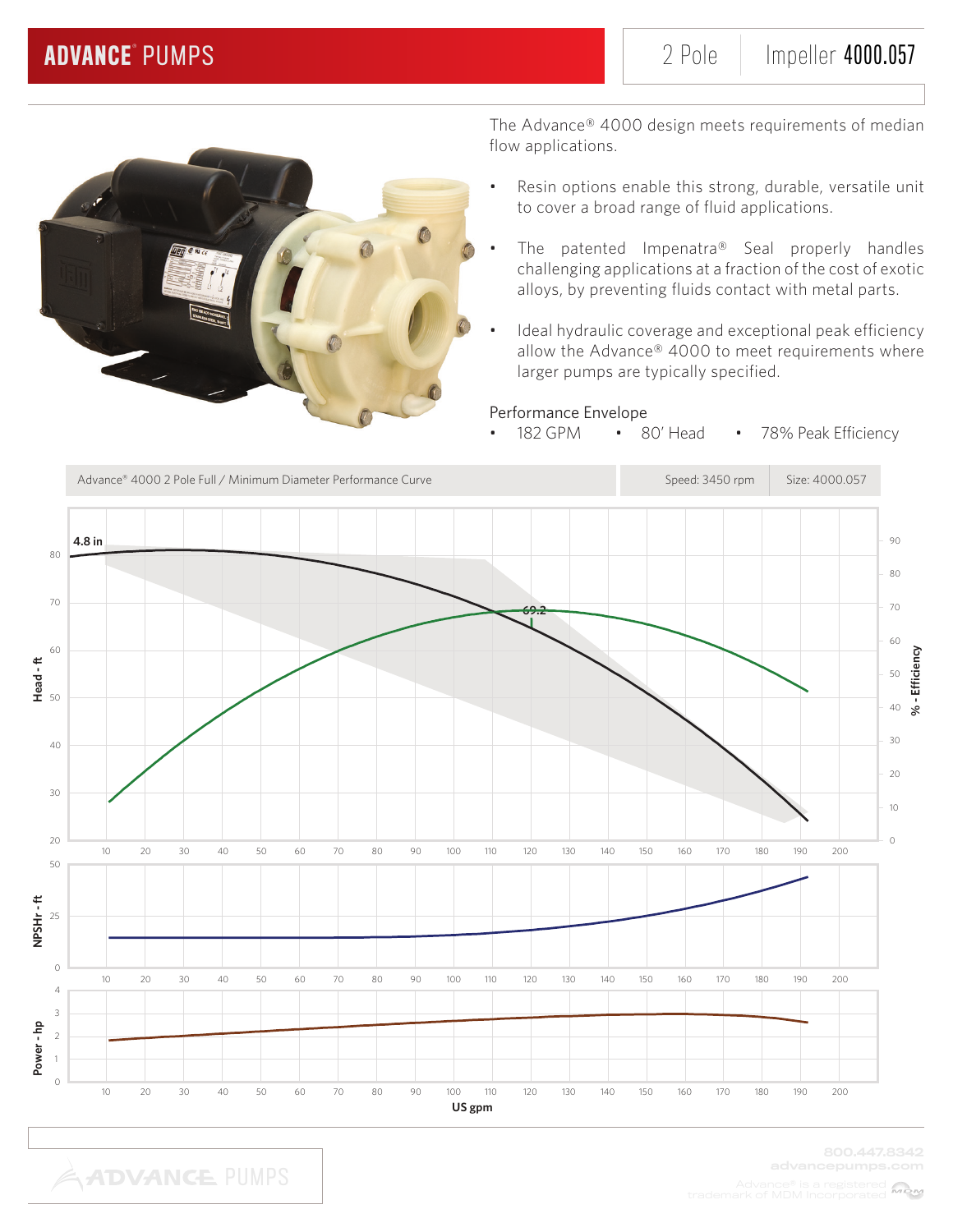# 2 Pole | Data Sheet 4000.057



| FUIDIMENTE EVAILLATURI. |              |            |                    |             |                    |  |  |
|-------------------------|--------------|------------|--------------------|-------------|--------------------|--|--|
| Flow<br>US gpm          | Speed<br>rpm | Head<br>ft | Efficiency<br>$\%$ | Power<br>hp | <b>NPSHr</b><br>ft |  |  |
| 184                     | 3450         | 29.8       | 49.7               | 2.78        | 39.8               |  |  |
| 153                     | 3450         | 49.4       | 64                 | 2.98        | 26.4               |  |  |
| 122                     | 3450         | 63.9       | 69.1               | 2.85        | 18.8               |  |  |
| 91.8                    | 3450         | 73.5       | 65.2               | 2.61        | 15.5               |  |  |
| 61.2                    | 3450         | 79.2       | 52.4               | 2.34        | 14.7               |  |  |
|                         |              |            |                    |             |                    |  |  |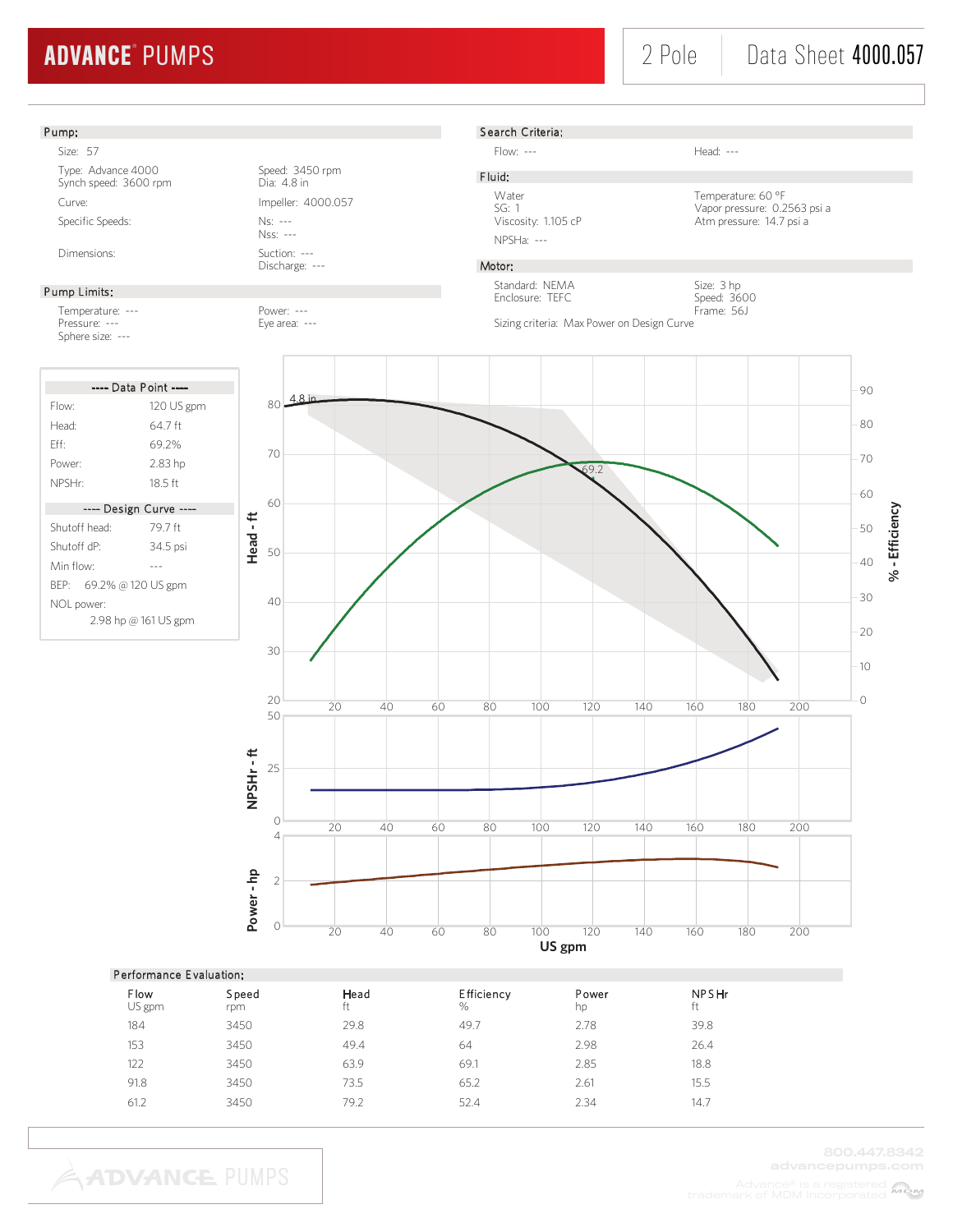

- Resin options enable this strong, durable, versatile unit to cover a broad range of fluid applications.
- The patented Impenatra® Seal properly handles challenging applications at a fraction of the cost of exotic alloys, by preventing fluids contact with metal parts.
- Ideal hydraulic coverage and exceptional peak efficiency allow the Advance® 4000 to meet requirements where larger pumps are typically specified.

## Performance Envelope

214 GPM • 82' Head • 84% Peak Efficiency

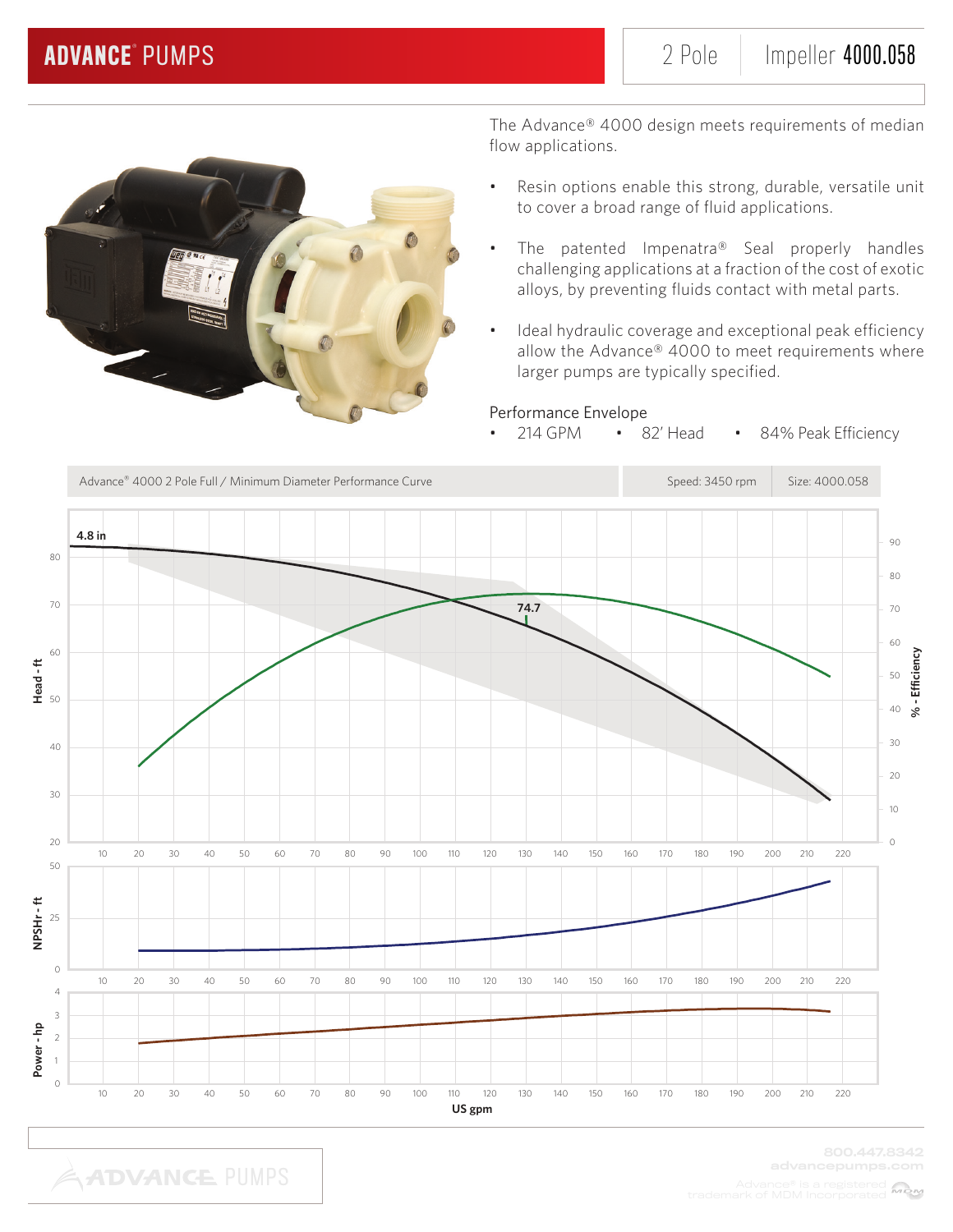Size: 5 hp Speed: 3600

### Pump:

Size: 58

Type: Advance 4000 Speed: 3450 rpm<br>Synch speed: 3600 rpm<br>Dia: 4.8 in Synch speed: 3600 rpm Curve: Impeller: 40000.058 Specific Speeds: Ns: ---

### Pump Limits:

Temperature: --- Power: --- Pressure: --- Eye area: ---Sphere size: ---

| ---- Data Point ----    |            |  |  |  |
|-------------------------|------------|--|--|--|
| Flow:                   | 130 US gpm |  |  |  |
| Head:                   | 65 6 ft    |  |  |  |
| Fff                     | 747%       |  |  |  |
| Power <sup>.</sup>      | 2.88 hp    |  |  |  |
| NPSHr:                  | 16 8 ft    |  |  |  |
|                         |            |  |  |  |
| ---- Design Curve ----  |            |  |  |  |
| Shutoff head:           | 82.3 ft    |  |  |  |
| Shutoff dP <sup>.</sup> | 35.6 psi   |  |  |  |
| Min flow <sup>.</sup>   |            |  |  |  |
| BEP: 74.7% @ 130 US gpm |            |  |  |  |
| NOL power:              |            |  |  |  |
| 3.3 hp @ 196 US gpm     |            |  |  |  |

Nss: --- Dimensions: Suction: ---

Discharge: ---

# S earch Criteria:

Flow: --- Head: ---

NPSHa: ---

Water Temperature: 60 °F SG: 1<br>Vapor pressure: 0.2563 psi a<br>Viscosity: 1.105 cP<br>Atm pressure: 14.7 psi a Atm pressure: 14.7 psi a

## Motor:

F luid:

Standard: NEMA Enclosure: TEFC

Frame: 56C Sizing criteria: Max Power on Design Curve



|                | Performance Evaluation: |            |                 |             |                    |  |  |  |
|----------------|-------------------------|------------|-----------------|-------------|--------------------|--|--|--|
| Flow<br>US gpm | Speed<br>rpm            | Head<br>ft | Efficiency<br>% | Power<br>hp | <b>NPSHr</b><br>ft |  |  |  |
| 208            | 3450                    | 33.6       | 54.3            | 3.25        | 39.3               |  |  |  |
| 173            | 3450                    | 50.6       | 68.5            | 3.23        | 26.7               |  |  |  |
| 138            | 3450                    | 63.2       | 74.4            | 2.96        | 18.2               |  |  |  |
| 104            | 3450                    | 71.9       | 71.6            | 2.63        | 13.1               |  |  |  |
| 69.2           | 3450                    | 77.8       | 59.1            | 2.29        | 10.3               |  |  |  |
|                |                         |            |                 |             |                    |  |  |  |

**ADVANCE PUMPS**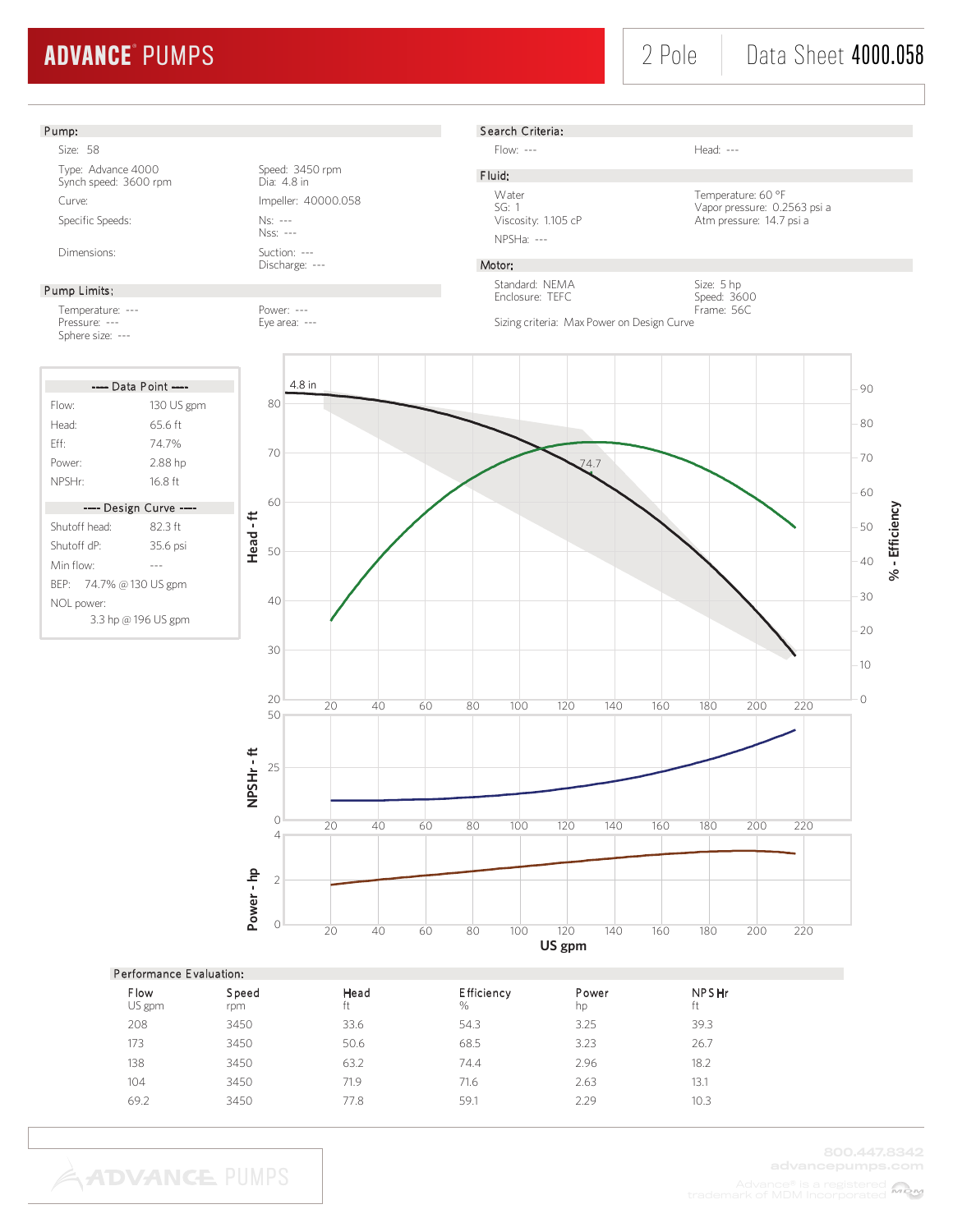

The Advance® 4000 design meets requirements of median flow applications.

- Resin options enable this strong, durable, versatile unit to cover a broad range of fluid applications.
- The patented Impenatra® Seal properly handles challenging applications at a fraction of the cost of exotic alloys, by preventing fluids contact with metal parts.
- Ideal hydraulic coverage and exceptional peak efficiency allow the Advance® 4000 to meet requirements where larger pumps are typically specified.

## Performance Envelope

• 161 GPM • 68' Head • 55% Peak Efficiency